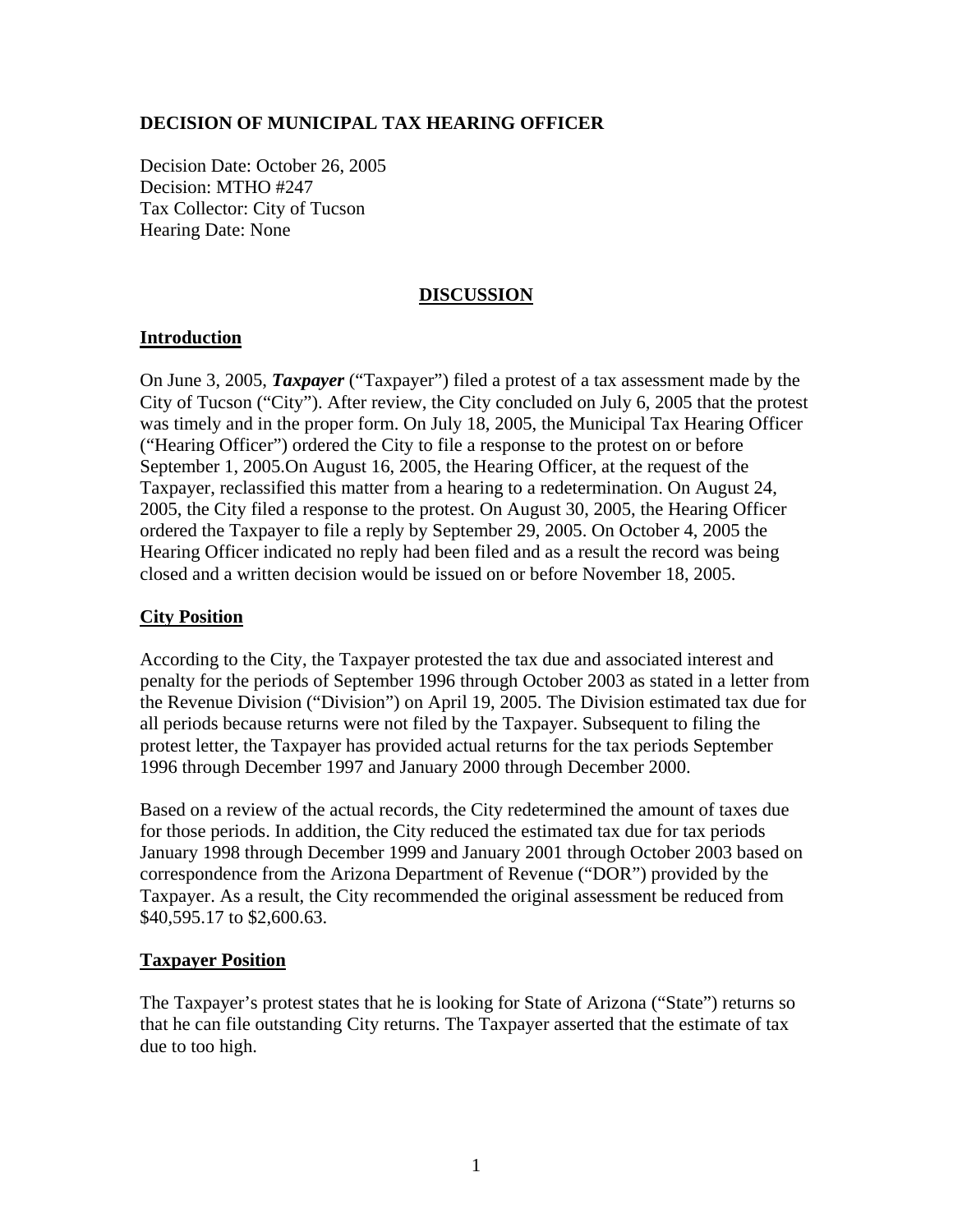#### **ANALYSIS**

The original assessment was estimated for the entire audit period as no records were provided by the Taxpayer. Subsequent to filing his protest letter, the Taxpayer provided records for the City to review. Because the records provided a more accurate measurement of tax due along with associated interest and penalties, it was proper for the City to revise the assessment to reflect the documentation provided. Accordingly, the revised assessment set forth in the City's August 24, 2005, letter should be approved. We also note that the Taxpayer did not file any disagreement with the City's proposed revisions.

#### **FINDINGS OF FACT**

- 1. On June 3, 2005, the Taxpayer filed a protest of a tax assessment made by the City.
- 2. After review, the City concluded on July 6, 2005 that the protest was timely and in the proper form.
- 3. On July 18, 2005, the Hearing Officer ordered the City to file a response to the protest on or before September 1, 2005.
- 4. On August 16, 2005, the Hearing Officer, at the request of the Taxpayer, reclassified this matter from a hearing to a redetermination.
- 5. On August 24, 2005, the City filed a response to the protest.
- 6. On August 30, 2005, the Hearing Officer ordered the Taxpayer to file a reply by September 29, 2005.
- 7. On October 4, 2005, the Hearing Officer indicated no reply had been filed and as a result the record was closed and a written decision would be issued on or before November 18, 2005.
- 8. The Taxpayer protested the tax due and associated interest and penalty for the periods of September 1996 through October 2003 as stated in a letter from the Division on April 19, 2005.
- 9. The Division estimated tax due for all periods because returns were not filed by the Taxpayer.
- 10. Subsequent to filing the protest letter, the Taxpayer has provided actual returns from the tax periods September 1996 through December 1997 and January 2000 through December 2000.
- 11. Based on a review of the actual records, the City redetermined the amount of